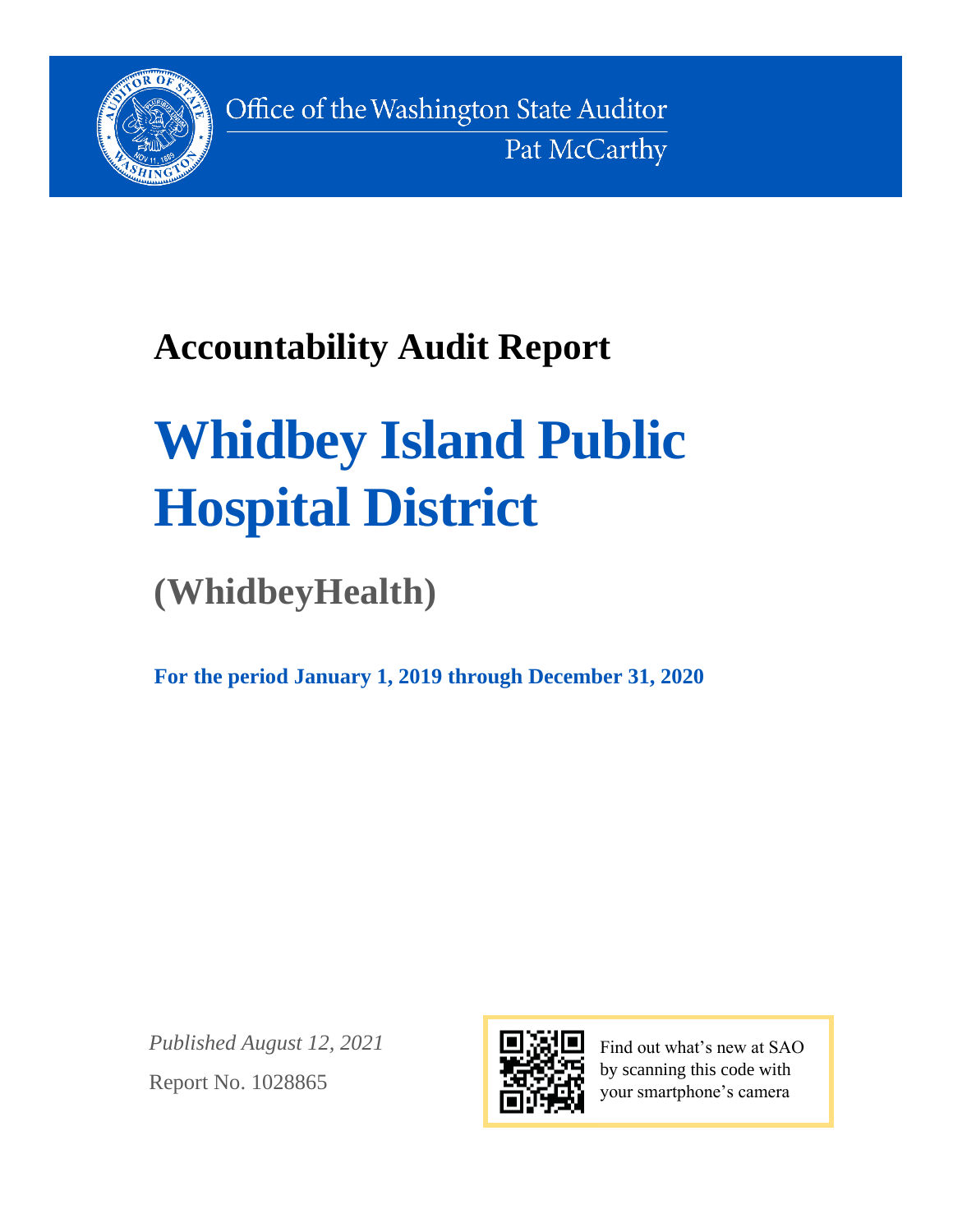

# **Office of the Washington State Auditor Pat McCarthy**

August 12, 2021

Board of Commissioners and CEO Ron Telles WhidbeyHealth Coupeville, Washington

# **Report on Accountability**

Thank you for the opportunity to work with you to promote accountability, integrity and openness in government. The Office of the Washington State Auditor takes seriously our role of providing state and local governments with assurance and accountability as the independent auditor of public accounts. In this way, we strive to help government work better, cost less, deliver higher value and earn greater public trust.

Independent audits provide essential accountability and transparency for District operations. This information is valuable to management, the governing body and public stakeholders when assessing the government's stewardship of public resources.

Attached is our independent audit report on the District's compliance with applicable requirements and safeguarding of public resources for the areas we examined. We appreciate the opportunity to work with your staff and value your cooperation during the audit.

Sincerely,

Tat Merchy

Pat McCarthy, State Auditor Olympia, WA

#### *Americans with Disabilities*

*In accordance with the Americans with Disabilities Act, we will make this document available in alternative formats. For more information, please contact our Office at (564) 999-0950, TDD Relay at (800) 833-6388, or email our webmaster at [webmaster@sao.wa.gov](mailto:webmaster@sao.wa.gov)*.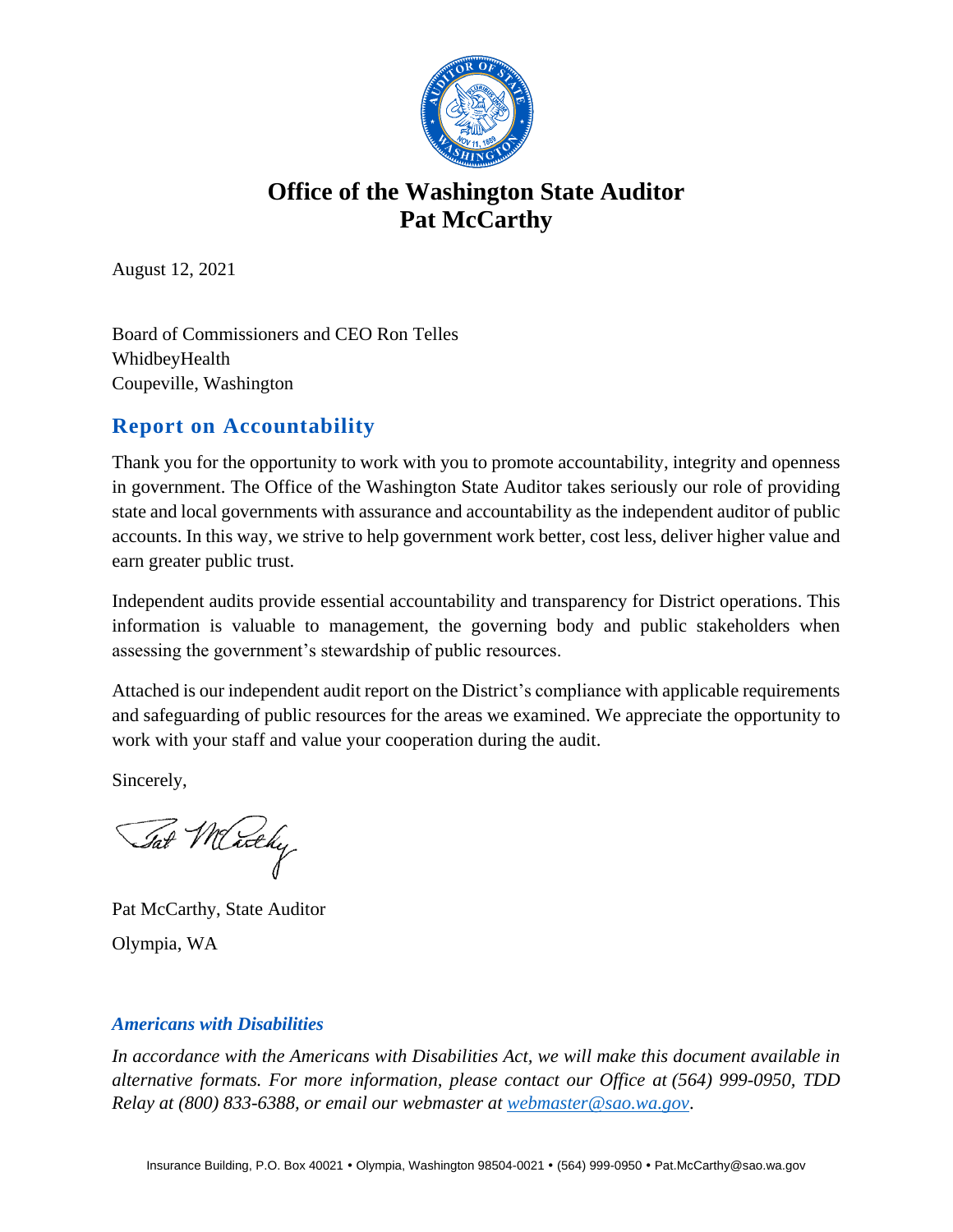# **TABLE OF CONTENTS**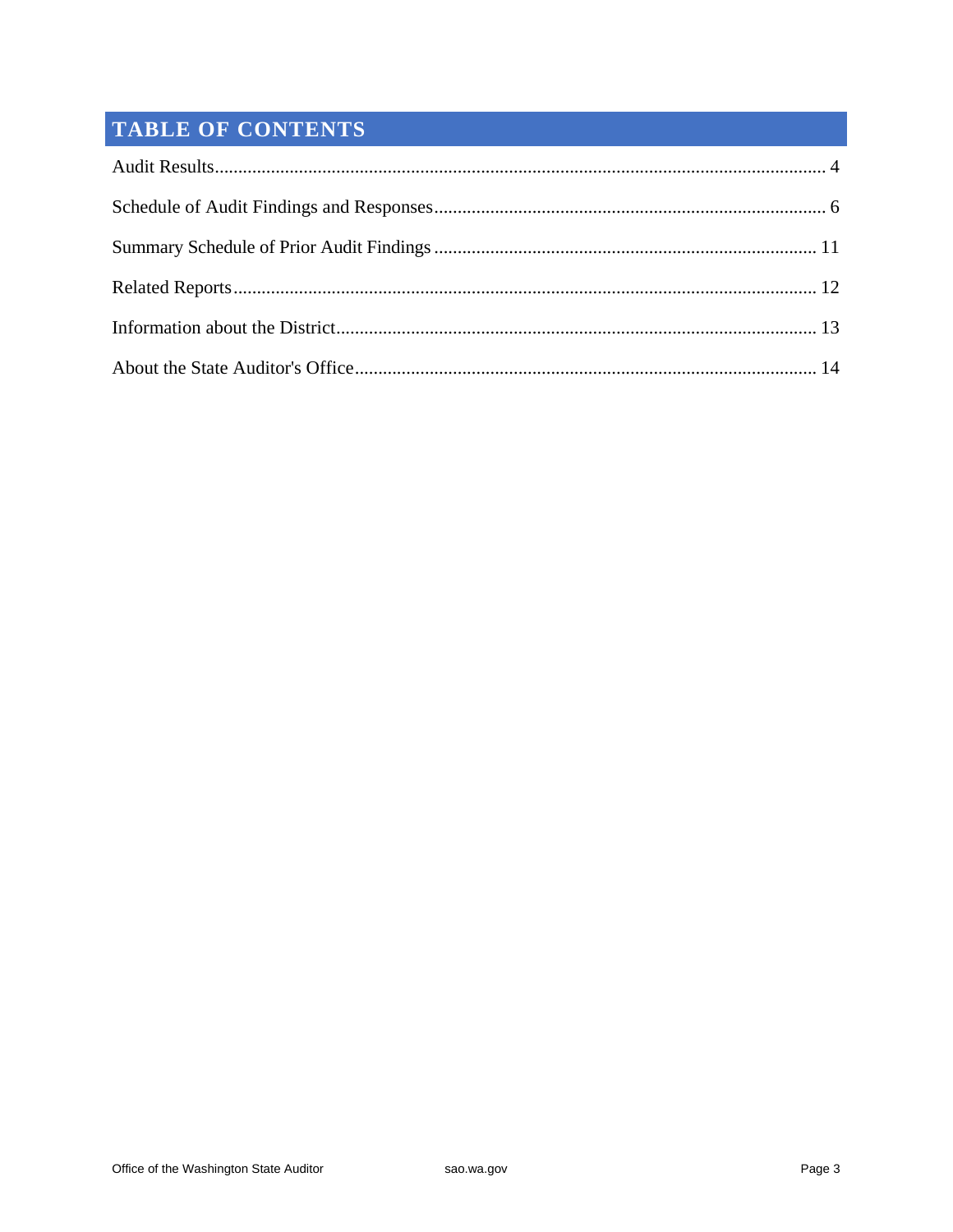# <span id="page-3-0"></span>**AUDIT RESULTS**

#### **Results in brief**

This report describes the overall results and conclusions for the areas we examined. In most of the areas we examined, District operations complied, in all material respects, with applicable state laws, regulations, and its own policies, and provided adequate controls over safeguarding of public resources.

As referenced above, we identified areas where the District could make improvements. These recommendations are included with our report as findings.

We also noted certain matters related to segregation of duties that we communicated to District management and the Board of Commissioners in a letter dated August 4, 2021. We appreciate the District's commitment to resolving those matters.

In keeping with general auditing practices, we do not examine every transaction, activity, policy, internal control, or area. As a result, no information is provided on the areas that were not examined.

#### **About the audit**

This report contains the results of our independent accountability audit of WhidbeyHealth from January 1, 2019 through December 31, 2020.

Management is responsible for ensuring compliance and adequate safeguarding of public resources from fraud, loss or abuse. This includes the design, implementation and maintenance of internal controls relevant to these objectives.

This audit was conducted under the authority of RCW 43.09.260, which requires the Office of the Washington State Auditor to examine the financial affairs of all local governments. Our audit involved obtaining evidence about the District's use of public resources, compliance with state laws and regulations and its own policies and procedures, and internal controls over such matters. The procedures performed were based on our assessment of risks in the areas we examined.

Based on our risk assessment for the years ended December 31, 2020 and 2019, the areas examined were those representing the highest risk of fraud, loss, abuse, or noncompliance. We examined the following areas during this audit period:

- Annual report filing timeliness and completeness
- Financial condition
- Tracking and monitoring of theft sensitive assets
- IT security policies, procedures, practices and controls protecting financial condition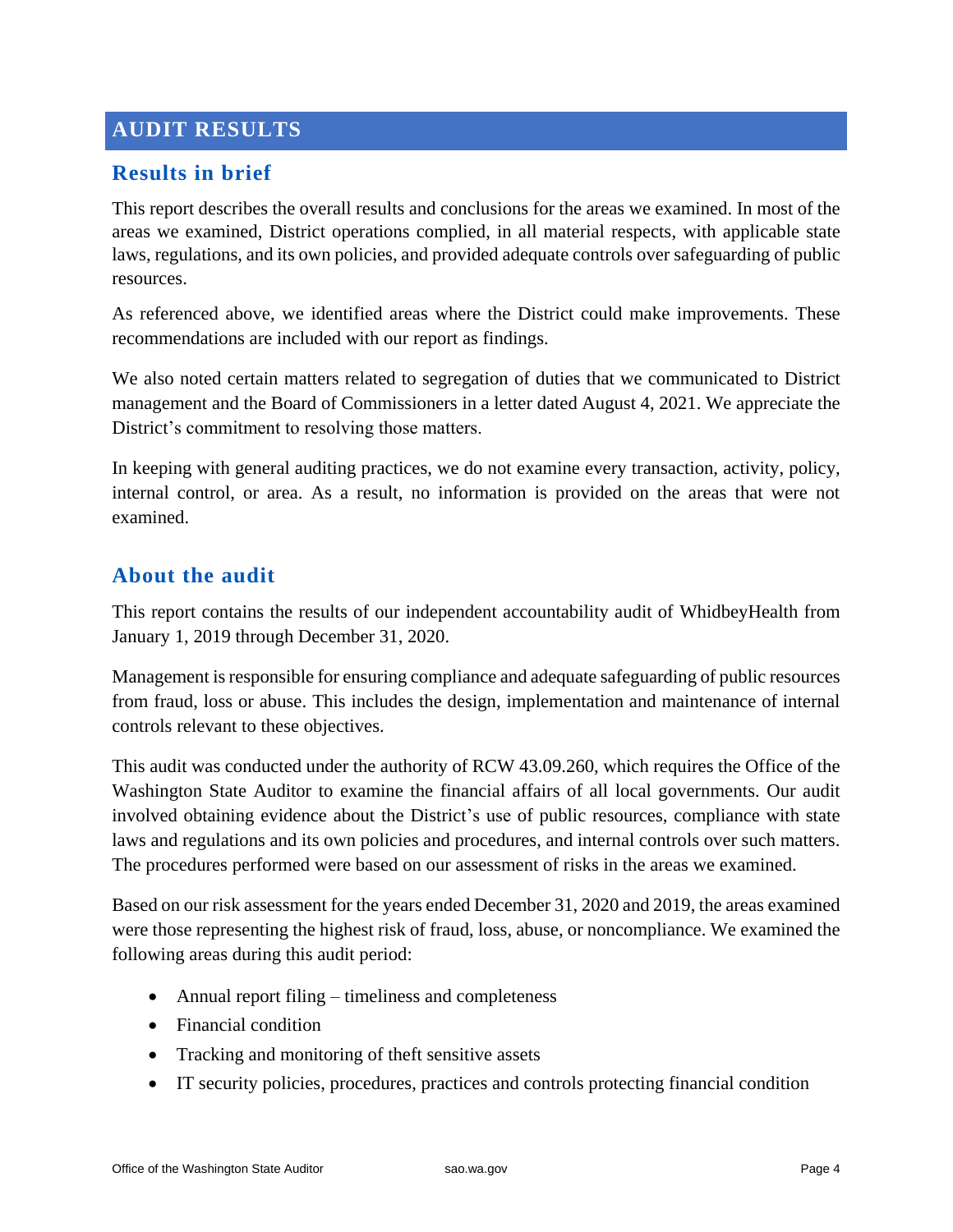- Accounts payable general disbursements
- Self-insurance for property, health and welfare, unemployment and workers compensation
- Open public meetings documentation of minutes, executive sessions and special meetings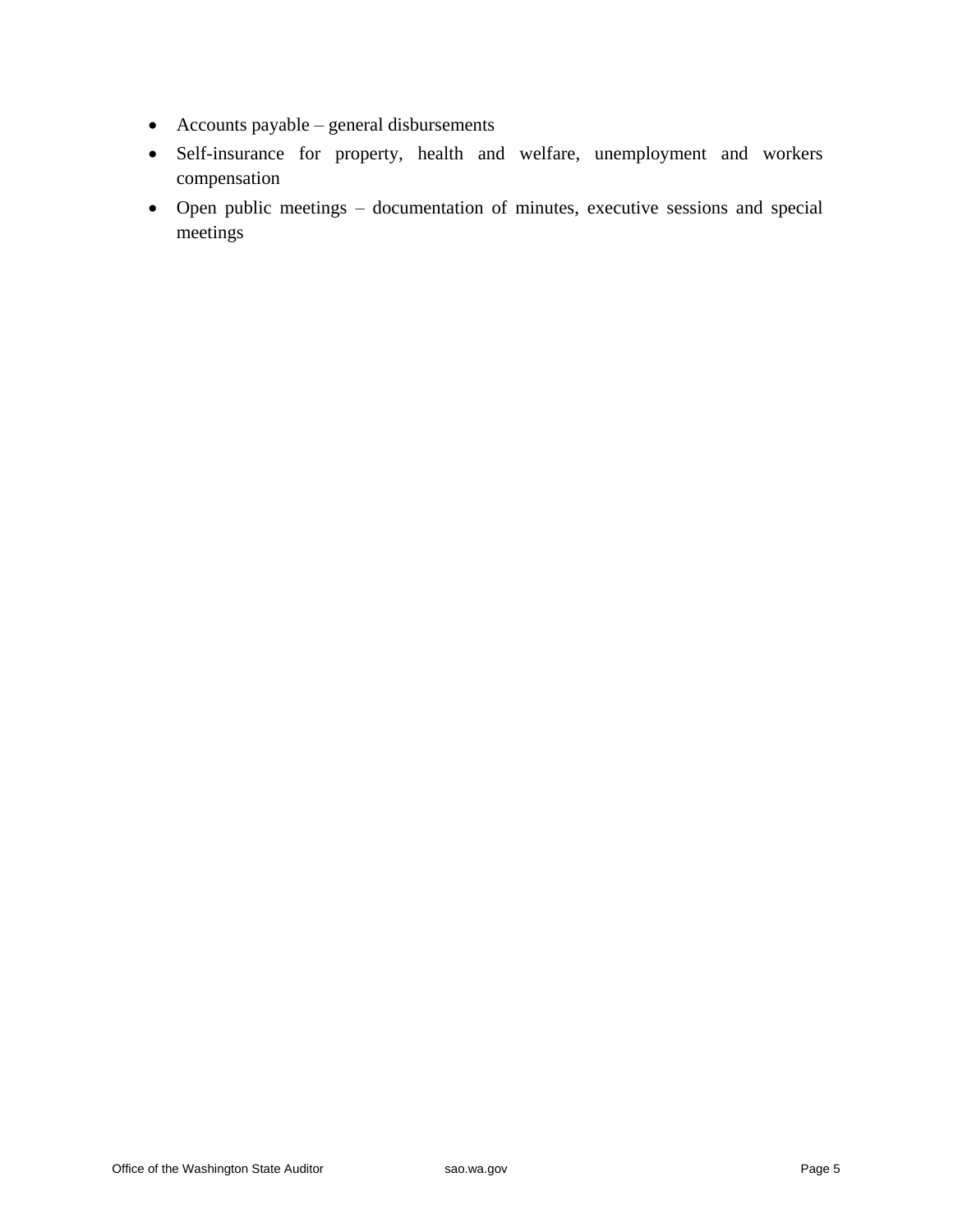#### **SCHEDULE OF AUDIT FINDINGS AND RESPONSES**

# <span id="page-5-0"></span>**WhidbeyHealth January 1, 2019 through December 31, 2020**

#### **2020-001 The District's internal controls over annual report filing were inadequate for ensuring submission of accurate and complete reports to the Office of the Washington State Auditor by the statutory deadline.**

#### *Background*

State law (RCW 43.09.230) requires local governments to submit an annual financial report to our Office within 150 days after their fiscal year ends.

The annual report includes financial statements, supporting schedules and notes. District management, the state Legislature, and state and federal agencies rely on annual reports to make financial decisions. Management is responsible for designing and following internal controls that provide reasonable assurance financial reports are accurate, complete, and submitted by the statutory deadline.

#### *Description of Condition*

The District does not have the necessary internal controls for guaranteeing annual reports are accurate, complete, and submitted by the statutory deadline. While the District submitted its 2019 annual report by the required deadline, it contained significant errors and was incomplete. The District has subsequently updated its 2019 annual report package multiple times as late as June 18, 2021. The District also filed an incomplete 2020 annual report on June 1, 2021.

The District contracts with a certified public accounting firm to perform its annual financial statement audit. However, the firm has not yet completed the audits for fiscal years 2019 and 2020, because of incomplete data.

We have reported similar concerns in our previous audits.

#### *Cause of Condition*

The District has not prioritized the preparation of accurate and complete financial statements. Additionally, turnover in key staff positions has affected the District's ability to submit annual reports by the statutory deadline.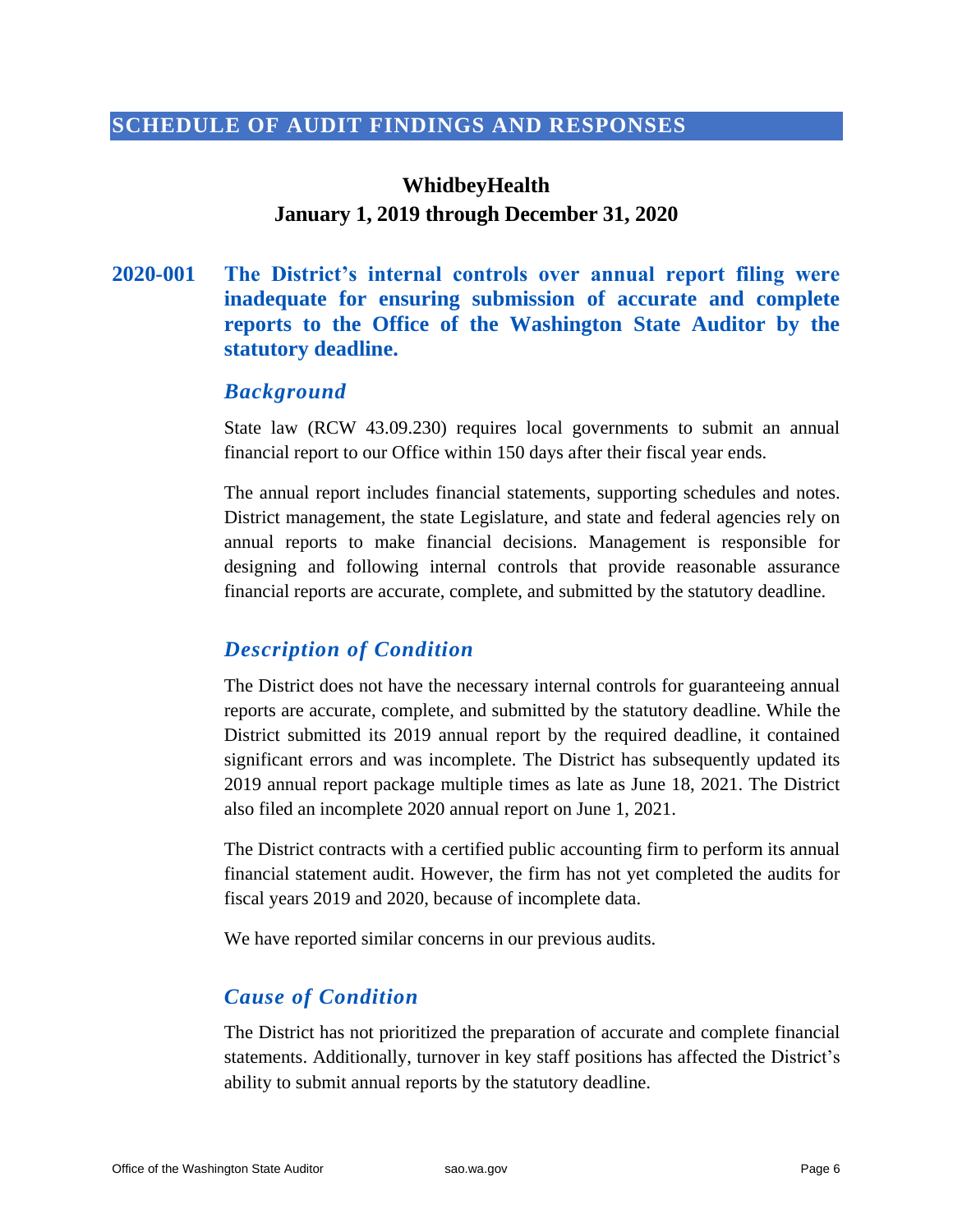# *Effect of Condition*

The District has not yet completed its financial statement audit for fiscal years 2019 and 2020. Incomplete reports and audit results deprive citizens, the Legislature, and state and federal agencies of a transparent overview of the District's financial operations.

Without accurate and timely financial information, District management cannot assess its financial condition, make sound business decisions, detect significant issues or identify possible misappropriations.

#### *Recommendation*

We recommend the District establish the necessary internal controls for ensuring it submits accurate and complete financial reports to our Office by the statutory deadline. We also recommend the District prioritize the completion of its required annual financial statements.

#### *District's Response*

*The District agrees with the audit finding and is working to establish internal controls to ensure the submission of accurate and complete financial reports. The District acknowledges that audits have not been completed timely and is making changes to ensure the timeliness of both audits and filings.* 

#### *Auditor's Remarks*

We appreciate the District's commitment to resolve this finding and thank the District for its cooperation and assistance during the audit. We will review the corrective action taken during our next regular audit.

#### *Applicable Laws and Regulations*

RCW 42.09.230 Local government accounting – Annual reports – Comparative statistics.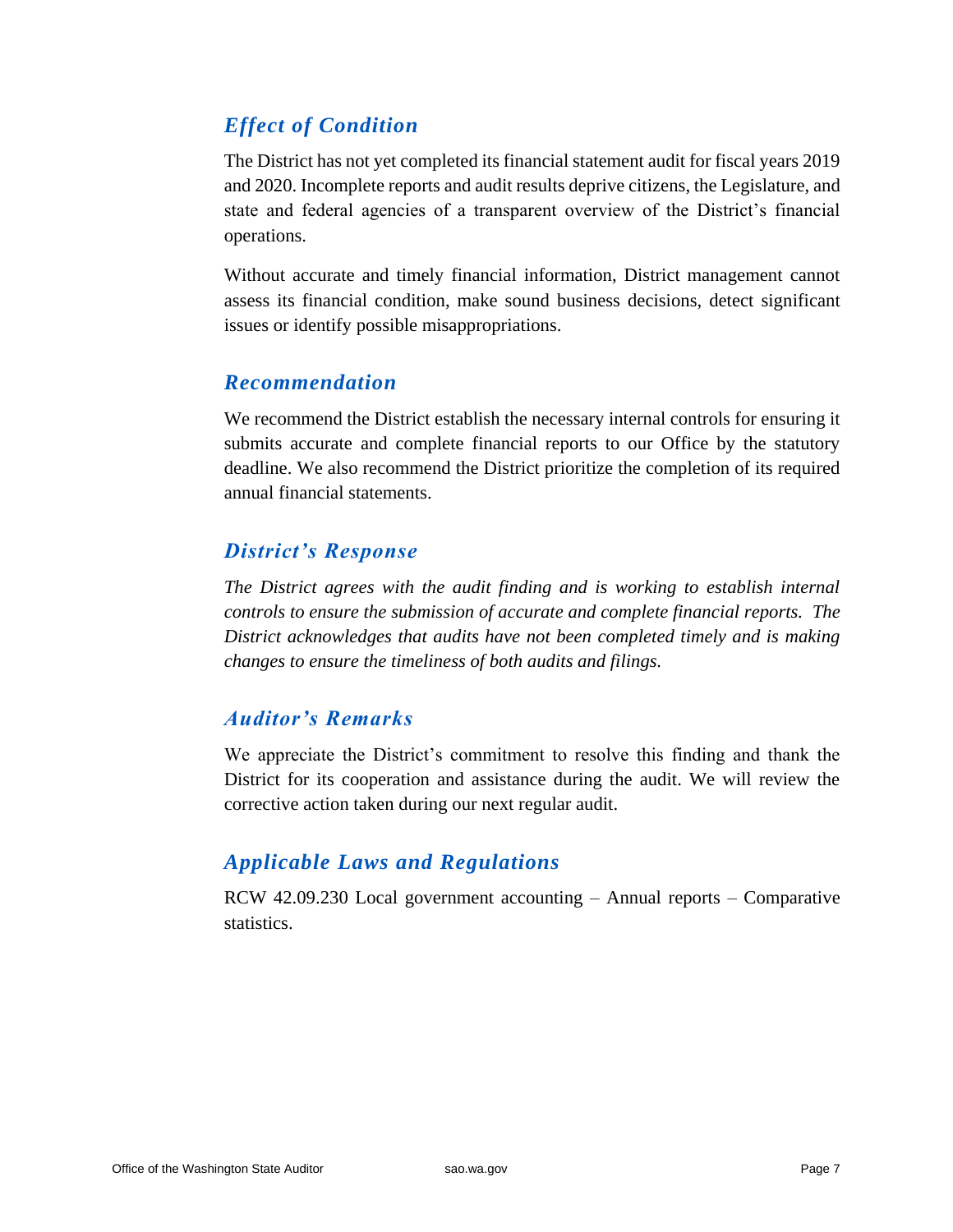#### **2020-002 The District's internal controls over the monitoring, tracking and safeguarding of theft-sensitive assets are inadequate for preventing potential misuse and misappropriation of public property.**

#### *Background*

State law prohibits uncompensated gifting, lending or private benefit from public resources. Adequate controls must exist to safeguard public property from potential misappropriation and misuse.

The District's total 2019 operating expenses was \$116 million. The District's current asset policy defines theft-sensitive assets as property costing between \$750 to \$5,000 that is vulnerable to loss, such as communications equipment, cameras, computers, televisions, medical devices, etc. The District is responsible for establishing adequate internal controls for monitoring, tracking and safeguarding this property.

#### *Description of Condition*

The District took steps in 2017 to revise its asset policy. Changes included assigning responsibility to individual departments for tracking theft-sensitive assets, clarifying procedures for surplus and disposal, adding and removing assets from the master list, managing physical inventories, and segregating duties. However, the District has not finalized this policy yet to ensure departments properly implement these procedures. As a result, we noted the following issues:

- The District does not have procedures for identifying and recording the theft-sensitive assets staff have purchased. Furthermore, the District has not guaranteed staff are aware of their expanded responsibilities for tracking theft-sensitive assets.
- Although the District started a master list of theft-sensitive assets, items have subsequently added due to audit inquiries. The list only included assets purchased during fiscal year 2019, and it has not been updated since.
- The District has not performed physical inventory counts of the assets currently on the list.

These weaknesses were reported as management letter recommendations in fiscal years 2016, 2017 and 2018. The District has not fully addressed these weaknesses.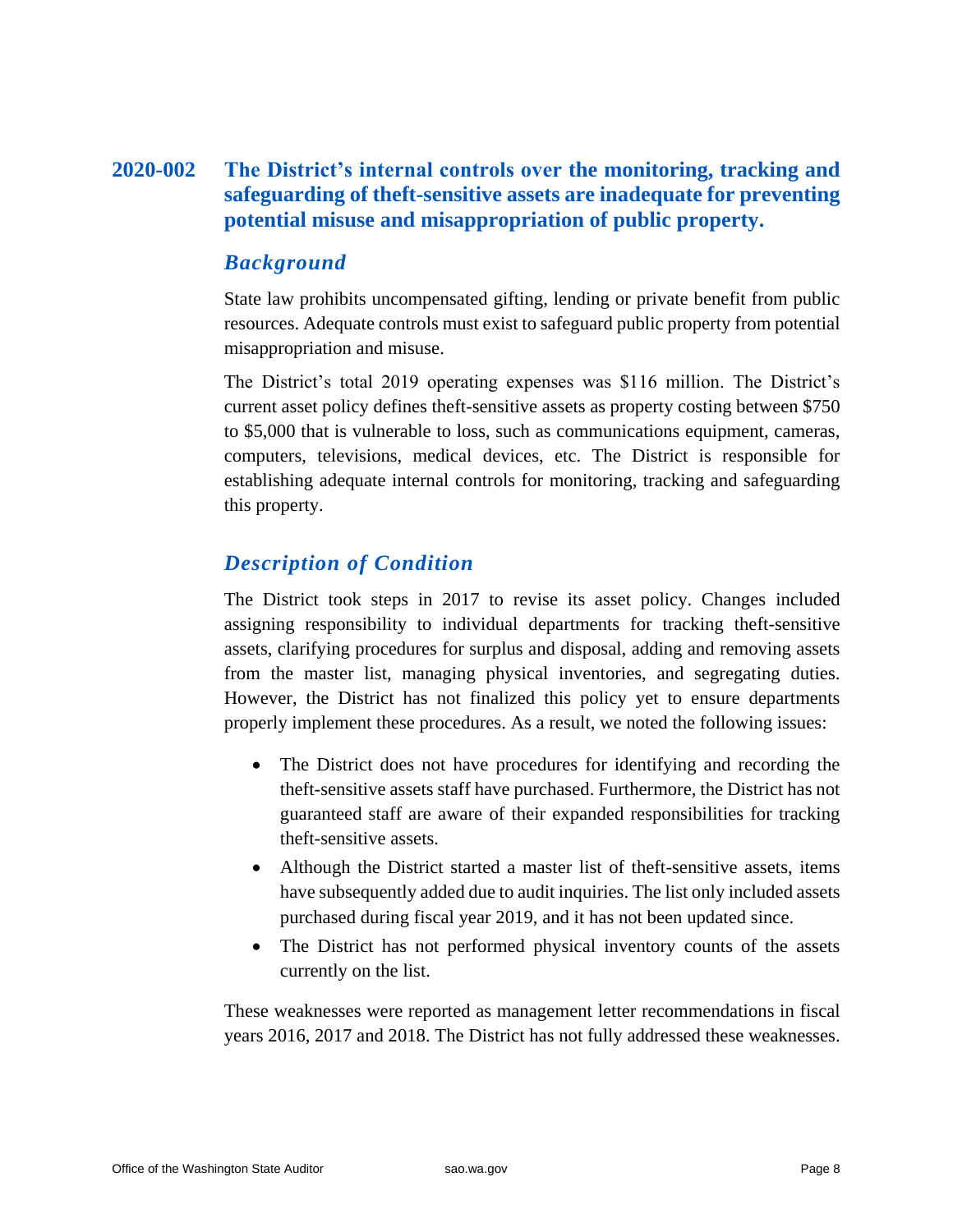#### *Cause of Condition*

The District continues to experience turnover in key accounting positions. Additionally, the District has not finalized and implemented its draft asset policy.

# *Effect of Condition*

The District does not have a process for identifying and tracking theft-sensitive assets, which makes it difficult to estimate the value of the property staff are required track and safeguard.

Although the District created its initial list of theft-sensitive assets in 2019, it only included 69 line items, valued at \$236,000, with no changes for prior or subsequent purchases. Using the District's list, we selected 12 theft-sensitive assets and the District was unable to locate 10 of the 12 items. As a result, the District is at an increased risk for property loss because staff cannot identify theft-sensitive assets, and does not know if assets have been misappropriated or purchased for personal use.

#### *Recommendation*

We recommend the District:

- Update its asset policy to include specific measures and staff responsibilities for identifying, tracking, safeguarding and inventorying theft-sensitive assets.
- Implement, follow, and communicate the updated asset policy to District staff.
- Perform and document physical inventory counts, reconcile asset disposals with the master list, and keep the master list updated to include all of the District's theft-sensitive assets.

# *District's Response*

*The District agrees with the audit findings regarding theft sensitive assets. The District takes very seriously, the safeguarding of public assets and is working diligently to correct the internal controls over the monitoring, tracking and safeguarding of theft-sensitive assets. In response to the cause of turnover, the District plans to put into place compensating controls, which will allocate the duties of this protection over all managers affected. Also, in response, the District has updated the policy to reflect the recommendations of the auditors to include staff responsibilities, and physical inventory requirements. The District will*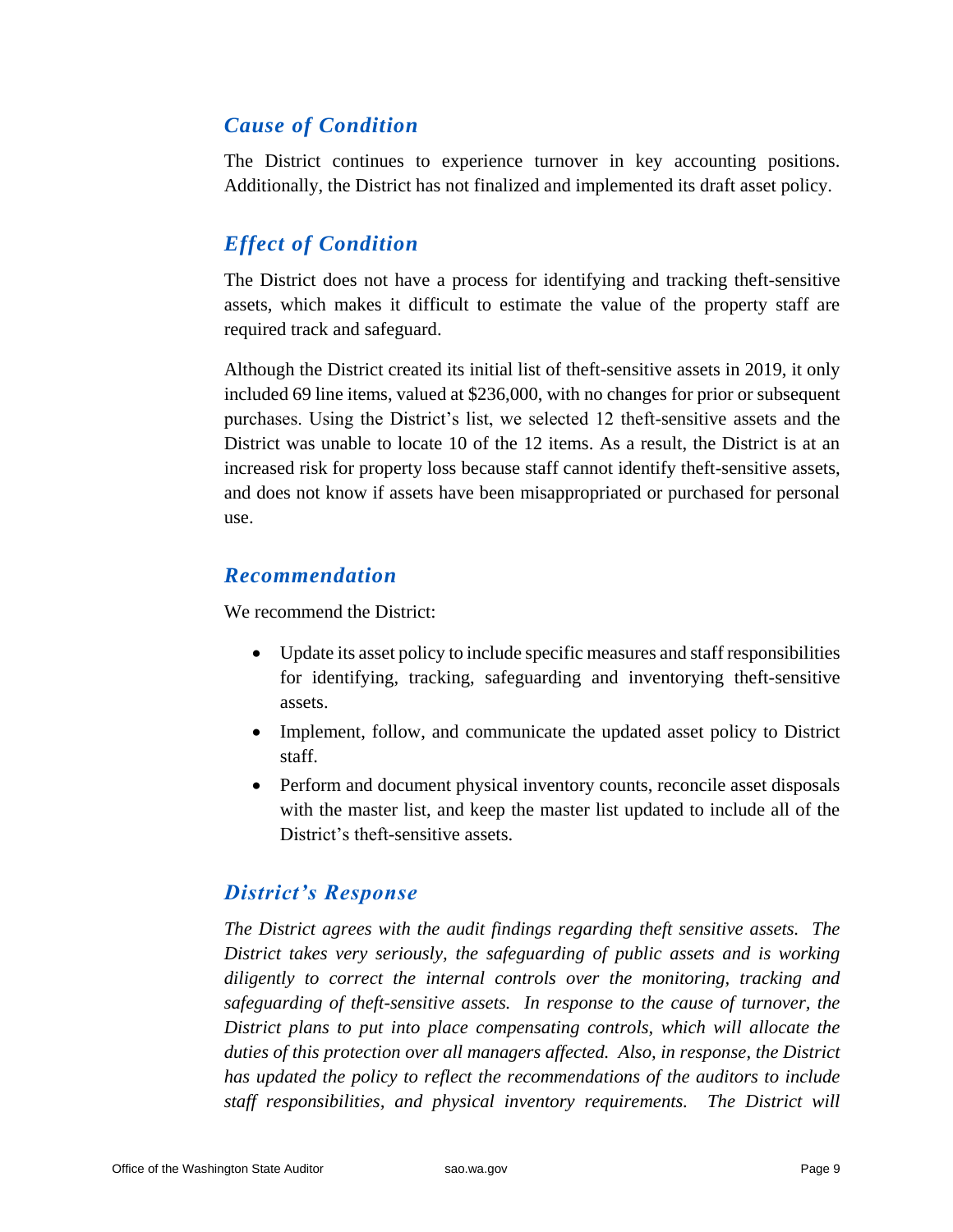*utilizing its policy management system to implement and communicate the updated policy by requiring acknowledgement of all District managers responsible for theft control. These managers will perform physical inventories annually and the list will be updated to reflect the inventory count.* 

#### *Auditor's Remarks*

We appreciate the District's commitment to resolve this finding and thank the District for its cooperation and assistance during the audit. We will review the corrective action taken during our next regular audit.

#### *Applicable Laws and Regulations*

The State Constitution in Article VIII section 7 and Article XI section 14 prohibits uncompensated gifting, lending or private benefit from public resources. Our Office would therefore expect adequate controls in place to safeguard public property from misappropriation and misuse.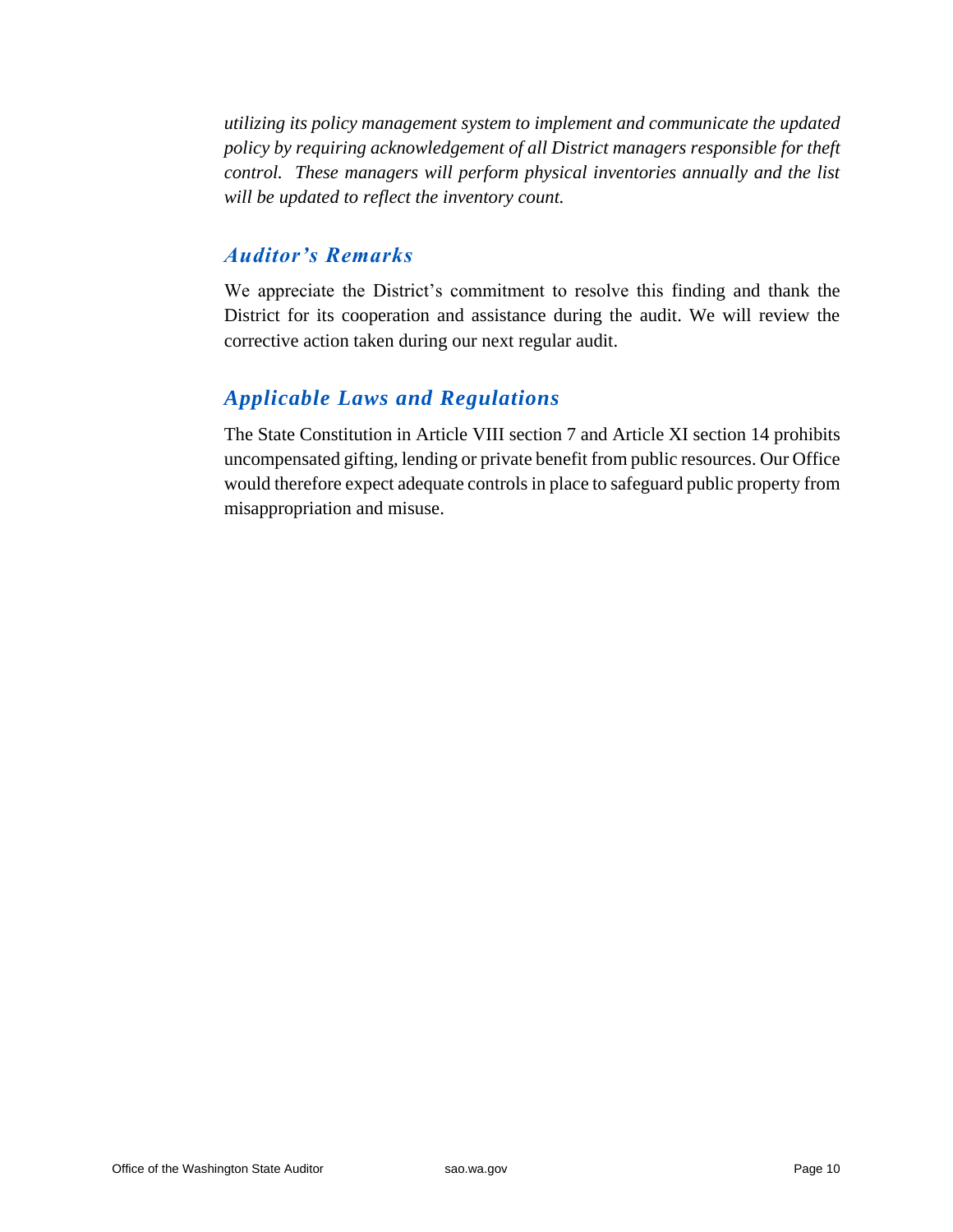

#### **SUMMARY SCHEDULE OF PRIOR AUDIT FINDINGS**

# <span id="page-10-0"></span>**WhidbeyHealth January 1, 2019 through December 31, 2020**

This schedule presents the status of findings reported in prior audit periods.

| <b>Audit Period:</b>                                                                              |                                                                                                 | <b>Report Ref. No.:</b> |              | <b>Finding Ref. No.:</b> |  |
|---------------------------------------------------------------------------------------------------|-------------------------------------------------------------------------------------------------|-------------------------|--------------|--------------------------|--|
|                                                                                                   | January 1, 2018 to December 31, 2018                                                            | 1025939                 |              | 2018-001                 |  |
| <b>Finding Caption:</b>                                                                           |                                                                                                 |                         |              |                          |  |
| The District's internal controls over annual report filing were inadequate to ensure it submitted |                                                                                                 |                         |              |                          |  |
| timely annual reports to the State Auditor's Office, as required by state law.                    |                                                                                                 |                         |              |                          |  |
| <b>Background:</b>                                                                                |                                                                                                 |                         |              |                          |  |
| The annual financial report includes financial statements, supporting schedules and notes to the  |                                                                                                 |                         |              |                          |  |
| financial statements. Management is responsible for designing and following internal controls     |                                                                                                 |                         |              |                          |  |
| that provide reasonable assurance that financial reports are accurate and reliable and submitted  |                                                                                                 |                         |              |                          |  |
| promptly to our Office. The District did not have the necessary controls and procedures to        |                                                                                                 |                         |              |                          |  |
| ensure timely submission of the annual financial reports by the deadline. As of February 2020,    |                                                                                                 |                         |              |                          |  |
|                                                                                                   | the District had not filed its final fiscal year 2018 financial reports, which were due May 30, |                         |              |                          |  |
| 2019, and had not completed its fiscal year 2018 financial statement audit performed by a         |                                                                                                 |                         |              |                          |  |
| certified public accountant (CPA) firm.                                                           |                                                                                                 |                         |              |                          |  |
| <b>Status of Corrective Action: (check one)</b>                                                   |                                                                                                 |                         |              |                          |  |
| $\Box$ Fully                                                                                      | $\boxtimes$ Partially                                                                           | Not Corrected           |              | Finding is considered no |  |
| Corrected                                                                                         | Corrected                                                                                       |                         | longer valid |                          |  |
| <b>Corrective Action Taken:</b>                                                                   |                                                                                                 |                         |              |                          |  |
| The District has added the timely filing to the internal control matrix, and implemented a        |                                                                                                 |                         |              |                          |  |
| software system to track task management, including timely filing of financials with the state    |                                                                                                 |                         |              |                          |  |
| auditor's office, fully integrated and automated accounting task management and access to         |                                                                                                 |                         |              |                          |  |
| information for auditors to conduct audits timely and without need for intensive resource         |                                                                                                 |                         |              |                          |  |
| consumption of scarce District staff. We have selected the status of partially corrected, as we   |                                                                                                 |                         |              |                          |  |
| have not had opportunity to fully utilize the new system and will not have used the system for    |                                                                                                 |                         |              |                          |  |
| the entire year until fiscal year end 2022.                                                       |                                                                                                 |                         |              |                          |  |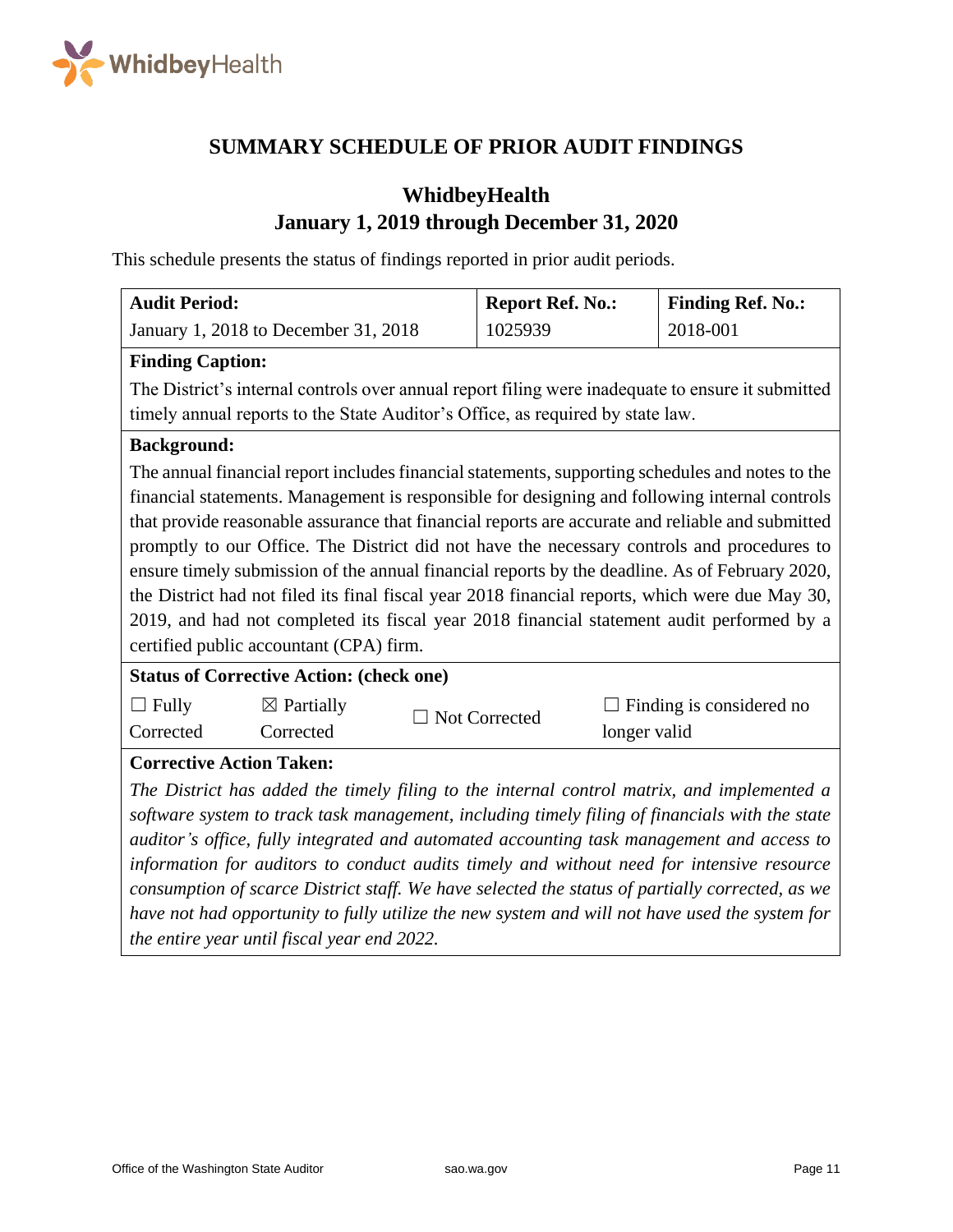### <span id="page-11-0"></span>**RELATED REPORTS**

#### **Financial**

Financial statement audits are performed by a firm of certified public accountants. That firm's 2018 report is available on our website, [http://portal.sao.wa.gov/ReportSearch.](http://portal.sao.wa.gov/ReportSearch) The firm reported significant deficiencies or material weaknesses in internal controls over financial reporting regarding financial statement preparation, as well as reconciliation of accounts receivable and allowance by payer.

The District has not yet completed their financial statement audits for fiscal years 2019 and 2020.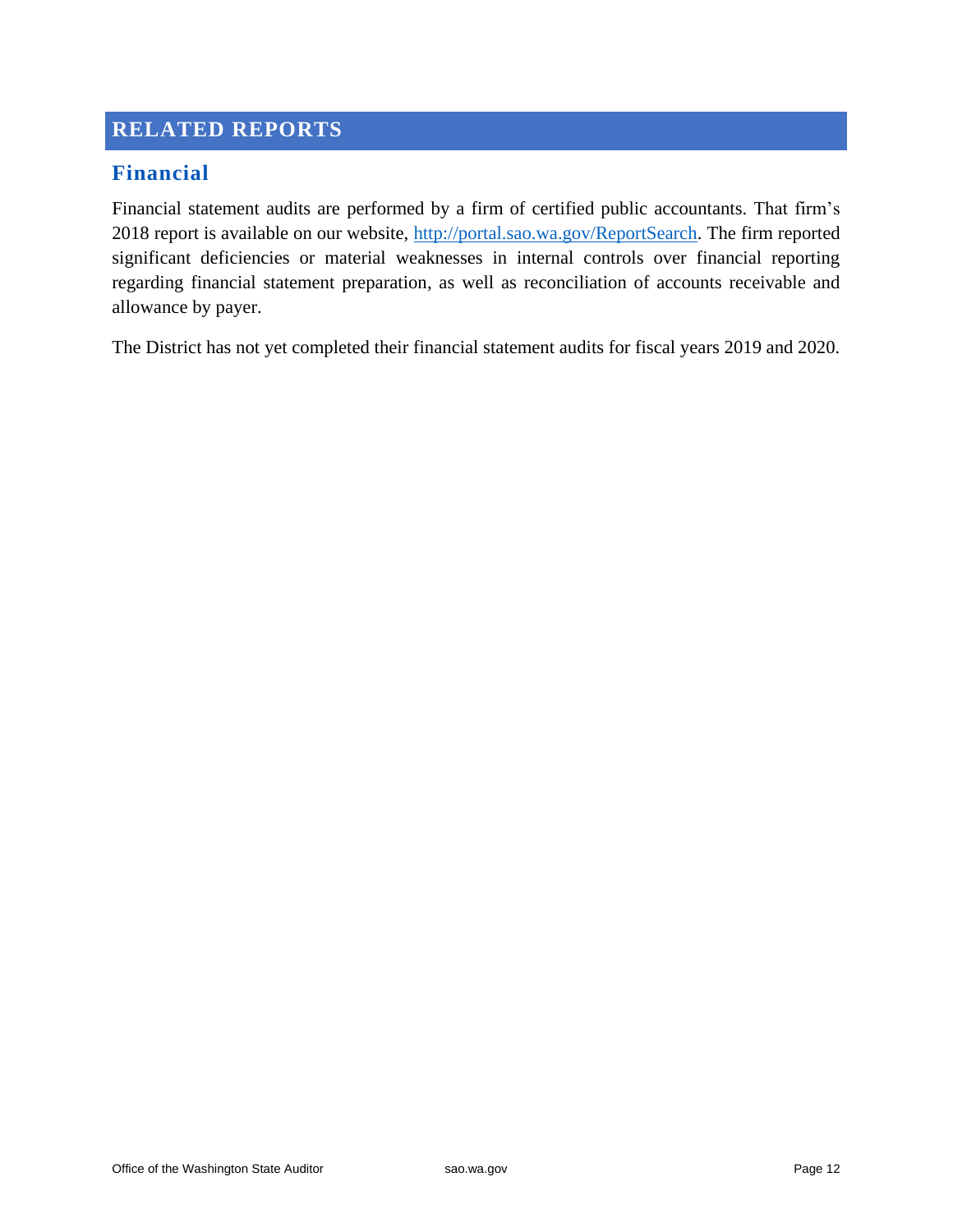# <span id="page-12-0"></span>**INFORMATION ABOUT THE DISTRICT**

The Whidbey Island Public Hospital District, doing business as WhidbeyHealth Medical Center, is located in Island County. The District provides comprehensive health care that includes professional nurses, physicians and support staff in Coupeville, and seven provider locations on the north and south end of Whidbey Island that provide affordable quality healthcare to the residents of Whidbey Island.

The District is governed by an elected, five-member Board of Commissioners. The Board appoints a CEO to oversee the District's daily operations as well as its approximately 750 employees. In fiscal year 2019, the District operated on an expense budget of approximately \$116 million.

| Contact information related to this report |                                                                  |  |  |  |
|--------------------------------------------|------------------------------------------------------------------|--|--|--|
| Address:                                   | WhidbeyHealth<br>101 N. Main Street<br>Coupeville, WA 98239-3413 |  |  |  |
| Contact:                                   | Jennifer L Reed, Director of Finance                             |  |  |  |
| Telephone:                                 | $(360)$ 678-7656                                                 |  |  |  |
| Website:                                   | https://whidbeyhealth.org/                                       |  |  |  |

*Information current as of report publish date.*

#### **Audit history**

You can find current and past audit reports for the WhidbeyHealth at [http://portal.sao.wa.gov/ReportSearch.](http://portal.sao.wa.gov/ReportSearch/?qItemType=1&qItemDesc=Whidbey%20Island%20Public%20Hospital%20District&qItemValue=1466)